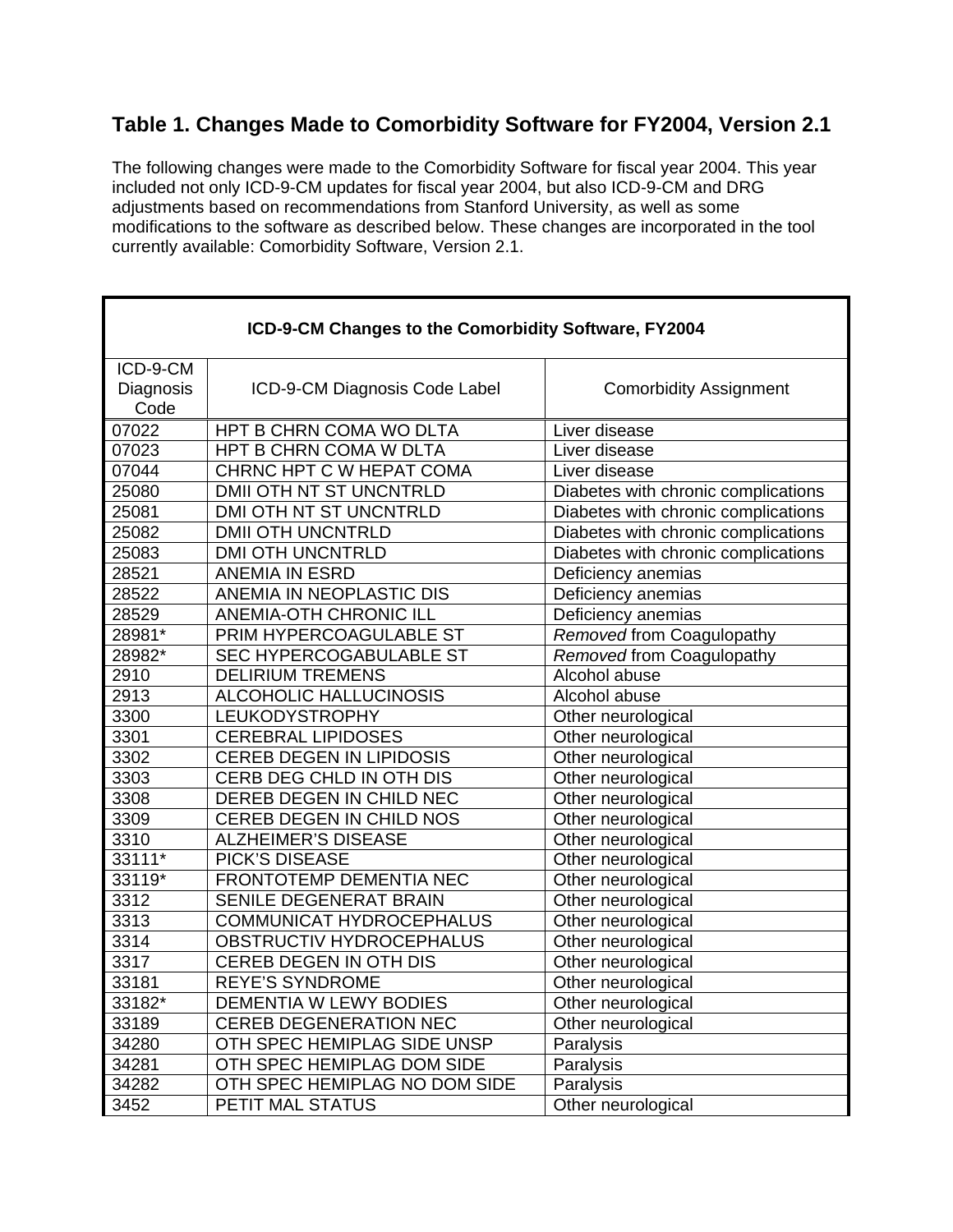| 3453   | <b>GRAND MAL STATUS</b>       | Other neurological                      |
|--------|-------------------------------|-----------------------------------------|
| 34560  | INF SPASM W/O INTR EPIL       | Other neurological                      |
| 34561  | INF SPASM W INTRACT EPIL      | Other neurological                      |
| 34570  | EPIL PAR CONT W/O INT EP      | Other neurological                      |
| 34571  | EPIL PAR CONT W INTR EPI      | Other neurological                      |
| 3481   | <b>ANOXIC BRAIN DAMAGE</b>    | Removed from Other neurological         |
| 34830* | <b>ENCEPHALOPATHY NOS</b>     | Removed from Other neurological         |
| 34831* | METABOLIC ENCEPHALOPATHY      | Removed from Other neurological         |
| 34839* | <b>ENCEPHALOPATHY NEC</b>     | Removed from Other neurological         |
| 3979   | RHEUM DIS ENDOCARD VLV NOS    | Valvular disease                        |
| 4010   | <b>MALIGNANT HYPERTENSION</b> | Hypertension, complicated               |
| 40200  | MAL HYP HT DIS W/O HF         | Hypertension, complicated               |
|        |                               | Congestive heart failure (CHF),         |
| 40201  | MAL HYPERT HRT DIS W HF       | Hypertension, complicated               |
| 40211  | BEN HYP HT DIS NO CHF         | Hypertension, complicated               |
| 40291  | BEN HYP HT DIS W/CHF          | Hypertension, complicated               |
| 40300  | MAL HYP REN W/O REN FAIL      | Hypertension, complicated               |
|        |                               | Renal failure, Hypertension,            |
| 40301  | MAL HYP REN W RENAL FAIL      | complicated                             |
| 40310  | BEN HYP REN W/O REN FAIL      | Hypertension, complicated               |
| 40311  | BEN HYP REN W REN FAIL        | Hypertension, complicated               |
| 40390  | HYP REN NOS W/O REN FAIL      | Hypertension, complicated               |
| 40391  | HYP REN NOS W REN FAIL        | Hypertension, complicated               |
| 40400  | MAL HY HT/REN W/O HF/RF       | Hypertension, complicated               |
|        |                               | Congestive heart failure (CHF),         |
| 40401  | MAL HYPER HRT/REN W HF        | Hypertension, complicated               |
|        |                               | Renal failure, Hypertension,            |
| 40402  | MAL HY HT/REN W REN FAIL      | complicated                             |
|        |                               | Renal failure, Congestive heart failure |
| 40403  | MAL HYP HRT/REN W HF&RF       | (CHF), Hypertension, complicated        |
| 40410  | BEN HY HT/REN W/O HF/RF       | Hypertension, complicated               |
| 40411  | <b>BEN HYP HRT/REN W/CHF</b>  | Hypertension, complicated               |
| 40412  | <b>BEN HYP HRT/REN W/RENL</b> | Hypertension, complicated               |
|        |                               | Renal failure, Congestive heart failure |
| 40413  | BEN HYP HRT/REN W HF&RF       | (CHF), Hypertension, complicated        |
| 40491  | HYP HRT/REN NOS W/CHF         | Hypertension, complicated               |
| 40492  | HYP HRT/REN NOS W/RENL        | Hypertension, complicated               |
|        |                               | Renal failure, Congestive heart failure |
| 40493  | HYP HRT/REN NOS W HF&RF       | (CHF), Hypertension, complicated        |
| 40501  | MAL RENOVASC HYPERTENS        | Hypertension, complicated               |
| 40509  | MAL SECOND HYPERTEN NEC       | Hypertension, complicated               |
| 42499  | ENDOCARDITIS, VALVE NOS, OTH  | Valvular disease                        |
| 43820  | LATE EF-HEMPLGA SIDE NOS      | Paralysis                               |
| 43821  | LATE EF-HEMPLGA DOM SIDE      | Paralysis                               |
| 43822  | LATE EF-HEMIPLGA NON-DOM      | Paralysis                               |
| 43830  | LATE EF- HEMIPLGA UP LMB NOS  | Paralysis                               |
| 43831  | LATE EF- HEMIPLGA UP LMB DOM  | Paralysis                               |
| 43832  | LT EF- HEMIPLGA UPLMB NONDOM  | Paralysis                               |
| 43840  | LTE EF- HEMIPLGA LOW LMB NOS  | Paralysis                               |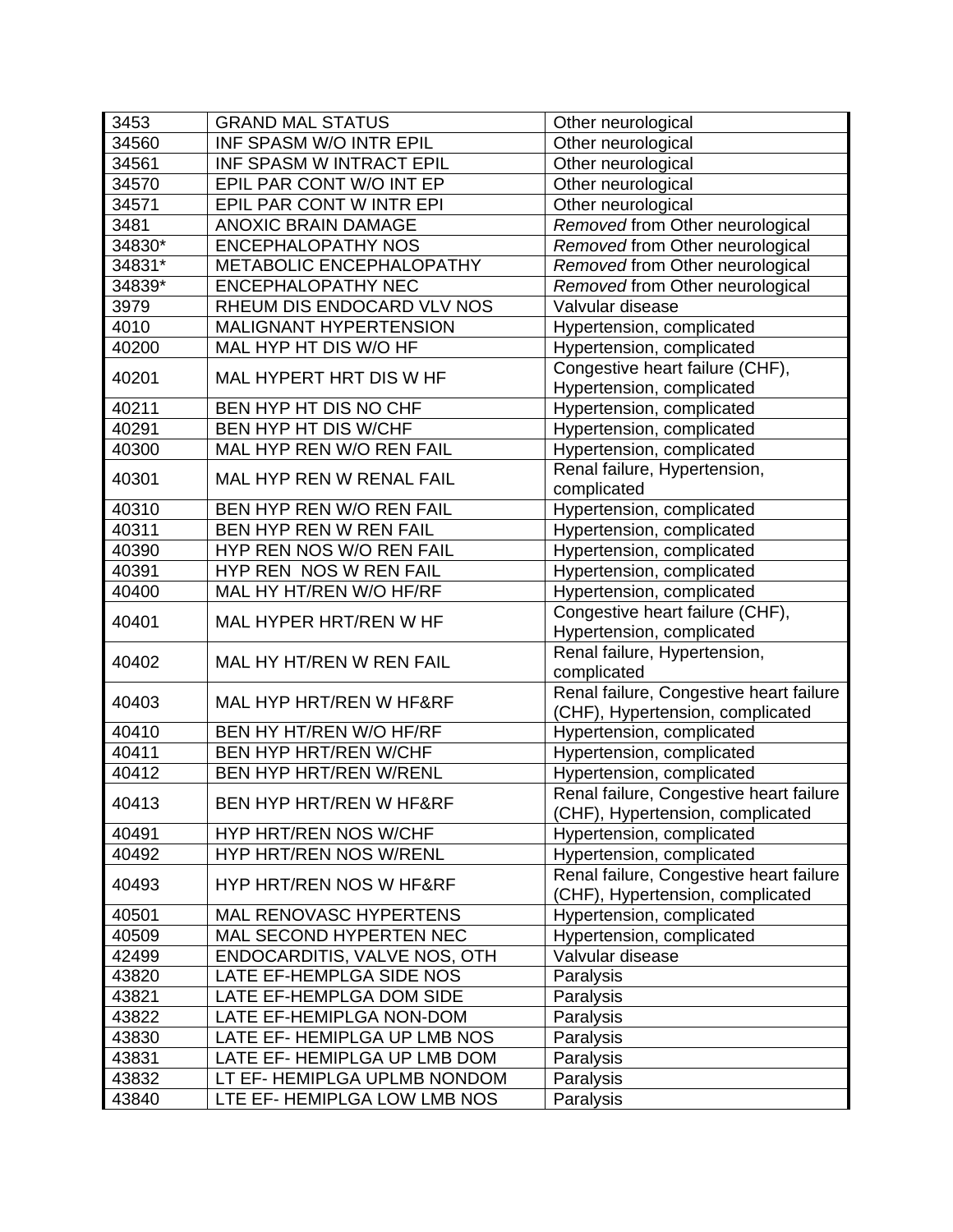| 43841  | LTE EF- HEMIPLGA LOW LMB DOM    | Paralysis                              |
|--------|---------------------------------|----------------------------------------|
| 43842  | LT EF- HEMIPLGA LOWLMB NONDM    | Paralysis                              |
| 43850  | LT EF OTH PARAL SIDE NOS        | Paralysis                              |
| 43851  | LT EF OTH PARAL DOM SIDE        | Paralysis                              |
| 43852  | LT EF OTH PARALS NON-DOM        | Paralysis                              |
| 43853  | LT EF OTH PARALS-BILAT          | Paralysis                              |
| 44100  | <b>DSCT OF AORTA UNSP SITE</b>  | Peripheral vascular disorder           |
| 44101  | <b>DSCT OF THORACIC AORTA</b>   | Peripheral vascular disorder           |
| 44102  | <b>DSCT OF ABDOMINAL AORTA</b>  | Peripheral vascular disorder           |
| 44103  | <b>DSCT OF THORACOABD AORTA</b> | Peripheral vascular disorder           |
| 4411   | RUPTUR THORACIC ANEURYSM        | Peripheral vascular disorder           |
| 4413   | RUPT ABD AORTIC ANEURYSM        | Peripheral vascular disorder           |
| 4415   | RUPT AORTIC ANEURYSM NOS        | Peripheral vascular disorder           |
| 4416   | THORACOABD ANEURYSM RUPT        | Peripheral vascular disorder           |
| 4420   | <b>UPPER EXTREMITY ANEURYSM</b> | Peripheral vascular disorder           |
| 4421   | RENAL ARTERY ANEURYSM           | Peripheral vascular disorder           |
| 4422   | <b>ILIAC ARTERY ANEURYSM</b>    | Peripheral vascular disorder           |
| 4423   | LOWER EXTREMITY ANEURYSM        | Peripheral vascular disorder           |
| 44281  | ANEURYSM OF NECK                | Peripheral vascular disorder           |
| 44282  | SUBCLAVIAN ANEURYSM             | Peripheral vascular disorder           |
| 44283  | SPLENIC ARTERY ANEURYSM         | Peripheral vascular disorder           |
| 44284  | VISCERAL ANEURYSM NEC           | Peripheral vascular disorder           |
| 44289  | <b>ANEURYSM NEC</b>             | Peripheral vascular disorder           |
| 4429   | <b>ANEURYSM NOS</b>             | Peripheral vascular disorder           |
| 49381* | <b>EXERCSE IND BRONCHOSPASM</b> | Chronic pulmonary disease              |
| 49382* | <b>COUGH VARIANT ASHTMA</b>     | Chronic pulmonary disease              |
| 49392  | ASTHMA NOS W (AC) EXAC          | Chronic pulmonary disease              |
|        |                                 | Chronic Peptic ulcer disease           |
| 53141  | CHR STOM ULC W HEM-OBSTR        | (includes bleeding only if obstruction |
|        |                                 | is also present)                       |
|        |                                 | Chronic Peptic ulcer disease           |
| 53151  | CHR STOM ULC W PERF-OBST        | (includes bleeding only if obstruction |
|        |                                 | is also present)                       |
|        |                                 | Chronic Peptic ulcer disease           |
| 53161  | <b>CHRSTOM ULC HEM-PERF-OB</b>  | includes bleeding only if obstruction  |
|        |                                 | is also present)                       |
|        |                                 | Chronic Peptic ulcer disease           |
| 53171  | CHR STOMACH ULC NOS-OBST        | (includes bleeding only if obstruction |
|        |                                 | is also present)                       |
|        |                                 | Removed from Chronic Peptic ulcer      |
| 53190  | GASTI ULC NOS ACU NO HEM/PERF   | disease (includes bleeding only if     |
|        |                                 | obstruction is also present)           |
|        |                                 | Chronic Peptic ulcer disease           |
| 53191  | STOMACH ULCER NOS-OBSTR         | (includes bleeding only if obstruction |
|        |                                 | is also present)                       |
|        |                                 | Chronic Peptic ulcer disease           |
| 53241  | CHR DUODEN ULC HEM-OBSTR        | (includes bleeding only if obstruction |
|        |                                 | is also present)                       |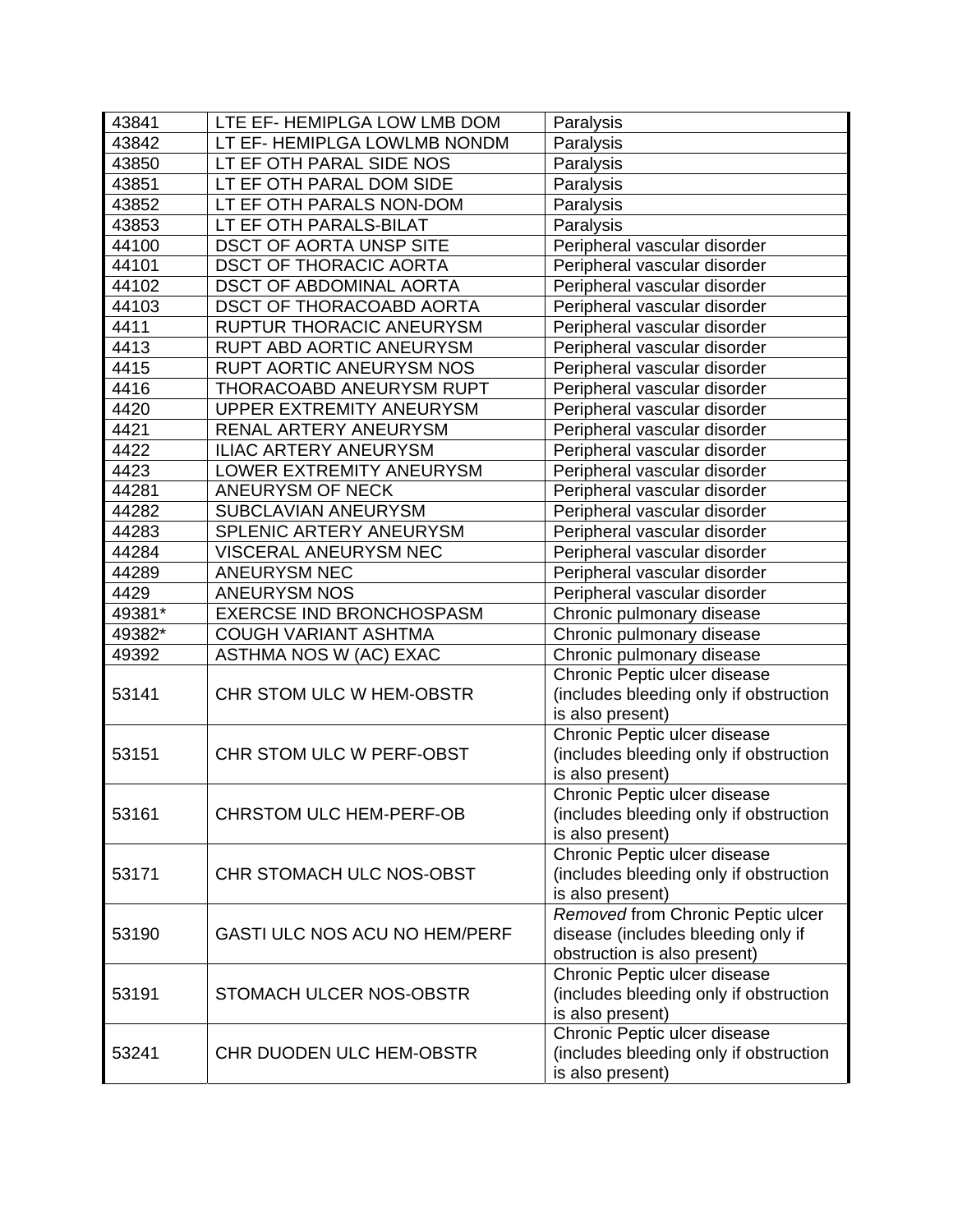|       |                                 | Chronic Peptic ulcer disease           |
|-------|---------------------------------|----------------------------------------|
| 53251 | CHR DUODEN ULC PERF-OBST        | (includes bleeding only if obstruction |
|       |                                 | is also present)                       |
|       |                                 | Chronic Peptic ulcer disease           |
| 53261 | CHR DUOD ULC HEM/PERF-OB        | (includes bleeding only if obstruction |
|       |                                 | is also present)                       |
|       |                                 | Chronic Peptic ulcer disease           |
| 53271 | CHR DUODEN ULC NOS-OBSTR        | (includes bleeding only if obstruction |
|       |                                 | is also present)                       |
|       |                                 | Removed from Chronic Peptic ulcer      |
| 53290 | DUO ULC NOS ACU NO HEMR/PERF    | disease (includes bleeding only if     |
|       |                                 |                                        |
|       |                                 | obstruction is also present)           |
|       |                                 | Chronic Peptic ulcer disease           |
| 53291 | DUODENAL ULCER NOS-OBSTR        | (includes bleeding only if obstruction |
|       |                                 | is also present)                       |
|       |                                 | Chronic Peptic ulcer disease           |
| 53341 | CHR PEPTIC ULC W HEM-OBS        | (includes bleeding only if obstruction |
|       |                                 | is also present)                       |
|       |                                 | Chronic Peptic ulcer disease           |
| 53351 | CHR PEPTIC ULC PERF-OBST        | (includes bleeding only if obstruction |
|       |                                 | is also present)                       |
|       |                                 | Chronic Peptic ulcer disease           |
| 53361 | CHR PEPT ULC HEM/PERF-OB        | (includes bleeding only if obstruction |
|       |                                 | is also present)                       |
|       |                                 | Chronic Peptic ulcer disease           |
| 53371 | CHR PEPTIC ULCER NOS-OBS        | (includes bleeding only if obstruction |
|       |                                 | is also present)                       |
|       |                                 | Removed from Chronic Peptic ulcer      |
| 53390 | PEP ULC NOS ACU NO HEMR/PERF    | disease (includes bleeding only if     |
|       |                                 | obstruction is also present)           |
|       |                                 | Chronic Peptic ulcer disease           |
| 53391 | PEPTIC ULCER NOS-OBSTRUC        | (includes bleeding only if obstruction |
|       |                                 | is also present)                       |
|       |                                 | Chronic Peptic ulcer disease           |
| 53441 | <b>CHR MARGIN ULC W HEM-OBS</b> | (includes bleeding only if obstruction |
|       |                                 |                                        |
|       |                                 | is also present)                       |
|       | <b>CHR MARGIN ULC PERF-OBST</b> | Chronic Peptic ulcer disease           |
| 53451 |                                 | (includes bleeding only if obstruction |
|       |                                 | is also present)                       |
|       |                                 | Chronic Peptic ulcer disease           |
| 53461 | <b>CHR MARG ULC HEM/PERF-OB</b> | (includes bleeding only if obstruction |
|       |                                 | is also present)                       |
|       |                                 | Chronic Peptic ulcer disease           |
| 53471 | CHR MARGINAL ULC NOS-OBS        | (includes bleeding only if obstruction |
|       |                                 | is also present)                       |
|       |                                 | Removed from Chronic Peptic ulcer      |
| 53490 | GASTO ULC NOS ACU NO HEM/PER    | disease (includes bleeding only if     |
|       |                                 | obstruction is also present)           |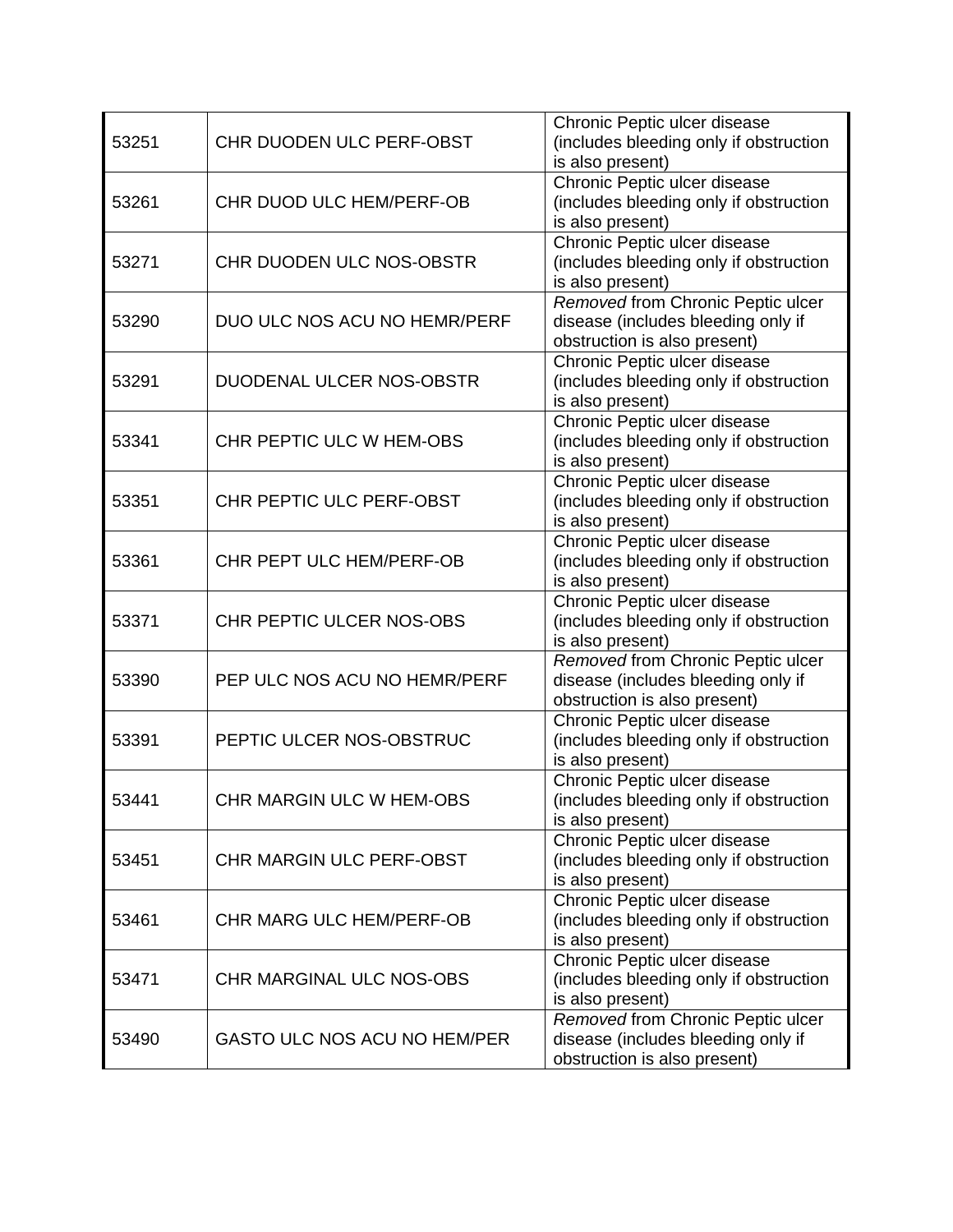| 53491<br><b>GASTROJEJUN ULC NOS-OBST</b><br>(includes bleeding only if obstruction<br>is also present)<br>Hypertension, uncomplicated<br>64200<br><b>ESSEN HYPERTEN PREG-UNSP</b><br>64201<br><b>ESSEN HYPERTEN-DELIVERED</b><br>Hypertension, uncomplicated<br>64202<br>ESSEN HYPERTEN-DEL W P/P<br>Hypertension, uncomplicated<br>64203<br><b>ESSEN HYPERTEN-ANTEPART</b><br>Hypertension, uncomplicated<br>64204<br><b>ESSEN HYPERTEN-POSTPART</b><br>Hypertension, uncomplicated<br>64210<br><b>RENAL HYPERTEN PREG-UNSP</b><br>Hypertension, complicated<br>64211<br>RENAL HYPERTEN PG-DELIV<br>Hypertension, complicated<br>64213<br>RENAL HYPERTEN-ANTEPART<br>Hypertension, complicated<br>64214<br>RENAL HYPERTEN-POSTPART<br>Hypertension, complicated<br>64220<br>OLD HYPERTEN PREG-UNSPEC<br>Hypertension, complicated<br>64221<br>OLD HYPERTEN NEC-DELIVER<br>Hypertension, complicated<br>64222<br>OLD HYPERTEN-DELIV W P/P<br>Hypertension, complicated<br>64223<br>OLD HYPERTEN NEC-ANTEPAR<br>Hypertension, complicated<br>64224<br>OLD HYPERTEN NEC-POSTPAR<br>Hypertension, complicated<br>64270<br>TOX W OLD HYPERTEN-UNSP<br>Hypertension, complicated<br>64271<br>TOX W OLD HYPERTEN-DELIV<br>Hypertension, complicated<br>64272<br>TOX W OLD HYP-DEL W P/P<br>Hypertension, complicated<br>64273<br>TOX W OLD HYPER-ANTEPART<br>Hypertension, complicated<br>64274<br>TOX W OLD HYPER-POSTPART<br>Hypertension, complicated<br>64290<br>HYPERTEN PREG NOS-UNSPEC<br>Hypertension, complicated<br>64291<br>HYPERTENS NOS-DELIVERED<br>Hypertension, complicated<br>64292<br>HYPERTENS NOS-DEL W P/P<br>Hypertension, complicated<br>64293<br>HYPERTENS NOS-ANTEPARTUM<br>Hypertension, complicated<br>HYPERTENS NOS-POSTPARTUM<br>64294<br>Hypertension, complicated<br>ANEMIA IN PREG-UNSPEC<br>Blood loss anemia<br>64820<br>64821<br>ANEMIA - DELIVERED<br>Blood loss anemia<br>64822<br>ANEMIA - DELIVERED W P/P<br>Blood loss anemia<br>64823<br><b>ANEMIA - ANTEPARTUM</b><br>Blood loss anemia<br>64824<br><b>ANEMIA - POSTPARTUM</b><br>Blood loss anemia<br>64830<br>DRUG DEPEND PREG-UNSPEC<br>Drug abuse<br>64831<br>DRUG DEPENDENCE-DELIVER<br>Drug abuse<br>64832<br>DRUG DEPENDEN-DEL W P/P<br>Drug abuse<br>DRUG DEPENDENCE-ANTEPARTUM<br>64833<br>Drug abuse<br>DRUG DEPENDENCE-POSTPART<br>64834<br>Drug abuse<br>7751<br><b>NEONAT DIABETES MELLITUS</b><br>Diabetes with chronic complications<br>78321<br>ABNORNNAL LOSS OF WEIGHT<br><b>Weight Loss</b><br>78322<br>ABNORMAL UNDERWEIGHT<br><b>Weight Loss</b><br>Removed from Solid tumor without<br>V1000-<br>PERS HIST MALIG NEOPLS GASTRO<br>V1059<br>metastatis<br>V1071<br>PERS HIST LYMPHOSAR/RETICULO<br>Removed from Lymphoma<br>V1072<br>PERS HIST HODGKIN'S<br>Removed from Lymphoma<br>PERS HIST OTHER LYMPHATIC<br>Removed from Lymphoma<br>V1079<br>Removed from Solid tumor without<br>$V1081 -$<br>PERS HIST MALIG NEOPLS OTHR<br>V109<br>metastatis<br>V113<br>PERS HIST ALCOHOLISM<br>Removed from Alcohol abuse |  | Chronic Peptic ulcer disease |
|-------------------------------------------------------------------------------------------------------------------------------------------------------------------------------------------------------------------------------------------------------------------------------------------------------------------------------------------------------------------------------------------------------------------------------------------------------------------------------------------------------------------------------------------------------------------------------------------------------------------------------------------------------------------------------------------------------------------------------------------------------------------------------------------------------------------------------------------------------------------------------------------------------------------------------------------------------------------------------------------------------------------------------------------------------------------------------------------------------------------------------------------------------------------------------------------------------------------------------------------------------------------------------------------------------------------------------------------------------------------------------------------------------------------------------------------------------------------------------------------------------------------------------------------------------------------------------------------------------------------------------------------------------------------------------------------------------------------------------------------------------------------------------------------------------------------------------------------------------------------------------------------------------------------------------------------------------------------------------------------------------------------------------------------------------------------------------------------------------------------------------------------------------------------------------------------------------------------------------------------------------------------------------------------------------------------------------------------------------------------------------------------------------------------------------------------------------------------------------------------------------------------------------------------------------------------------------------------------------------------------------------------------------------------------------------------------------------------------------------------------------------------------------------------------------------------------------------------------------------------------------------------------------------------------------------------------------------------------------------------------------------------------------|--|------------------------------|
|                                                                                                                                                                                                                                                                                                                                                                                                                                                                                                                                                                                                                                                                                                                                                                                                                                                                                                                                                                                                                                                                                                                                                                                                                                                                                                                                                                                                                                                                                                                                                                                                                                                                                                                                                                                                                                                                                                                                                                                                                                                                                                                                                                                                                                                                                                                                                                                                                                                                                                                                                                                                                                                                                                                                                                                                                                                                                                                                                                                                                               |  |                              |
|                                                                                                                                                                                                                                                                                                                                                                                                                                                                                                                                                                                                                                                                                                                                                                                                                                                                                                                                                                                                                                                                                                                                                                                                                                                                                                                                                                                                                                                                                                                                                                                                                                                                                                                                                                                                                                                                                                                                                                                                                                                                                                                                                                                                                                                                                                                                                                                                                                                                                                                                                                                                                                                                                                                                                                                                                                                                                                                                                                                                                               |  |                              |
|                                                                                                                                                                                                                                                                                                                                                                                                                                                                                                                                                                                                                                                                                                                                                                                                                                                                                                                                                                                                                                                                                                                                                                                                                                                                                                                                                                                                                                                                                                                                                                                                                                                                                                                                                                                                                                                                                                                                                                                                                                                                                                                                                                                                                                                                                                                                                                                                                                                                                                                                                                                                                                                                                                                                                                                                                                                                                                                                                                                                                               |  |                              |
|                                                                                                                                                                                                                                                                                                                                                                                                                                                                                                                                                                                                                                                                                                                                                                                                                                                                                                                                                                                                                                                                                                                                                                                                                                                                                                                                                                                                                                                                                                                                                                                                                                                                                                                                                                                                                                                                                                                                                                                                                                                                                                                                                                                                                                                                                                                                                                                                                                                                                                                                                                                                                                                                                                                                                                                                                                                                                                                                                                                                                               |  |                              |
|                                                                                                                                                                                                                                                                                                                                                                                                                                                                                                                                                                                                                                                                                                                                                                                                                                                                                                                                                                                                                                                                                                                                                                                                                                                                                                                                                                                                                                                                                                                                                                                                                                                                                                                                                                                                                                                                                                                                                                                                                                                                                                                                                                                                                                                                                                                                                                                                                                                                                                                                                                                                                                                                                                                                                                                                                                                                                                                                                                                                                               |  |                              |
|                                                                                                                                                                                                                                                                                                                                                                                                                                                                                                                                                                                                                                                                                                                                                                                                                                                                                                                                                                                                                                                                                                                                                                                                                                                                                                                                                                                                                                                                                                                                                                                                                                                                                                                                                                                                                                                                                                                                                                                                                                                                                                                                                                                                                                                                                                                                                                                                                                                                                                                                                                                                                                                                                                                                                                                                                                                                                                                                                                                                                               |  |                              |
|                                                                                                                                                                                                                                                                                                                                                                                                                                                                                                                                                                                                                                                                                                                                                                                                                                                                                                                                                                                                                                                                                                                                                                                                                                                                                                                                                                                                                                                                                                                                                                                                                                                                                                                                                                                                                                                                                                                                                                                                                                                                                                                                                                                                                                                                                                                                                                                                                                                                                                                                                                                                                                                                                                                                                                                                                                                                                                                                                                                                                               |  |                              |
|                                                                                                                                                                                                                                                                                                                                                                                                                                                                                                                                                                                                                                                                                                                                                                                                                                                                                                                                                                                                                                                                                                                                                                                                                                                                                                                                                                                                                                                                                                                                                                                                                                                                                                                                                                                                                                                                                                                                                                                                                                                                                                                                                                                                                                                                                                                                                                                                                                                                                                                                                                                                                                                                                                                                                                                                                                                                                                                                                                                                                               |  |                              |
|                                                                                                                                                                                                                                                                                                                                                                                                                                                                                                                                                                                                                                                                                                                                                                                                                                                                                                                                                                                                                                                                                                                                                                                                                                                                                                                                                                                                                                                                                                                                                                                                                                                                                                                                                                                                                                                                                                                                                                                                                                                                                                                                                                                                                                                                                                                                                                                                                                                                                                                                                                                                                                                                                                                                                                                                                                                                                                                                                                                                                               |  |                              |
|                                                                                                                                                                                                                                                                                                                                                                                                                                                                                                                                                                                                                                                                                                                                                                                                                                                                                                                                                                                                                                                                                                                                                                                                                                                                                                                                                                                                                                                                                                                                                                                                                                                                                                                                                                                                                                                                                                                                                                                                                                                                                                                                                                                                                                                                                                                                                                                                                                                                                                                                                                                                                                                                                                                                                                                                                                                                                                                                                                                                                               |  |                              |
|                                                                                                                                                                                                                                                                                                                                                                                                                                                                                                                                                                                                                                                                                                                                                                                                                                                                                                                                                                                                                                                                                                                                                                                                                                                                                                                                                                                                                                                                                                                                                                                                                                                                                                                                                                                                                                                                                                                                                                                                                                                                                                                                                                                                                                                                                                                                                                                                                                                                                                                                                                                                                                                                                                                                                                                                                                                                                                                                                                                                                               |  |                              |
|                                                                                                                                                                                                                                                                                                                                                                                                                                                                                                                                                                                                                                                                                                                                                                                                                                                                                                                                                                                                                                                                                                                                                                                                                                                                                                                                                                                                                                                                                                                                                                                                                                                                                                                                                                                                                                                                                                                                                                                                                                                                                                                                                                                                                                                                                                                                                                                                                                                                                                                                                                                                                                                                                                                                                                                                                                                                                                                                                                                                                               |  |                              |
|                                                                                                                                                                                                                                                                                                                                                                                                                                                                                                                                                                                                                                                                                                                                                                                                                                                                                                                                                                                                                                                                                                                                                                                                                                                                                                                                                                                                                                                                                                                                                                                                                                                                                                                                                                                                                                                                                                                                                                                                                                                                                                                                                                                                                                                                                                                                                                                                                                                                                                                                                                                                                                                                                                                                                                                                                                                                                                                                                                                                                               |  |                              |
|                                                                                                                                                                                                                                                                                                                                                                                                                                                                                                                                                                                                                                                                                                                                                                                                                                                                                                                                                                                                                                                                                                                                                                                                                                                                                                                                                                                                                                                                                                                                                                                                                                                                                                                                                                                                                                                                                                                                                                                                                                                                                                                                                                                                                                                                                                                                                                                                                                                                                                                                                                                                                                                                                                                                                                                                                                                                                                                                                                                                                               |  |                              |
|                                                                                                                                                                                                                                                                                                                                                                                                                                                                                                                                                                                                                                                                                                                                                                                                                                                                                                                                                                                                                                                                                                                                                                                                                                                                                                                                                                                                                                                                                                                                                                                                                                                                                                                                                                                                                                                                                                                                                                                                                                                                                                                                                                                                                                                                                                                                                                                                                                                                                                                                                                                                                                                                                                                                                                                                                                                                                                                                                                                                                               |  |                              |
|                                                                                                                                                                                                                                                                                                                                                                                                                                                                                                                                                                                                                                                                                                                                                                                                                                                                                                                                                                                                                                                                                                                                                                                                                                                                                                                                                                                                                                                                                                                                                                                                                                                                                                                                                                                                                                                                                                                                                                                                                                                                                                                                                                                                                                                                                                                                                                                                                                                                                                                                                                                                                                                                                                                                                                                                                                                                                                                                                                                                                               |  |                              |
|                                                                                                                                                                                                                                                                                                                                                                                                                                                                                                                                                                                                                                                                                                                                                                                                                                                                                                                                                                                                                                                                                                                                                                                                                                                                                                                                                                                                                                                                                                                                                                                                                                                                                                                                                                                                                                                                                                                                                                                                                                                                                                                                                                                                                                                                                                                                                                                                                                                                                                                                                                                                                                                                                                                                                                                                                                                                                                                                                                                                                               |  |                              |
|                                                                                                                                                                                                                                                                                                                                                                                                                                                                                                                                                                                                                                                                                                                                                                                                                                                                                                                                                                                                                                                                                                                                                                                                                                                                                                                                                                                                                                                                                                                                                                                                                                                                                                                                                                                                                                                                                                                                                                                                                                                                                                                                                                                                                                                                                                                                                                                                                                                                                                                                                                                                                                                                                                                                                                                                                                                                                                                                                                                                                               |  |                              |
|                                                                                                                                                                                                                                                                                                                                                                                                                                                                                                                                                                                                                                                                                                                                                                                                                                                                                                                                                                                                                                                                                                                                                                                                                                                                                                                                                                                                                                                                                                                                                                                                                                                                                                                                                                                                                                                                                                                                                                                                                                                                                                                                                                                                                                                                                                                                                                                                                                                                                                                                                                                                                                                                                                                                                                                                                                                                                                                                                                                                                               |  |                              |
|                                                                                                                                                                                                                                                                                                                                                                                                                                                                                                                                                                                                                                                                                                                                                                                                                                                                                                                                                                                                                                                                                                                                                                                                                                                                                                                                                                                                                                                                                                                                                                                                                                                                                                                                                                                                                                                                                                                                                                                                                                                                                                                                                                                                                                                                                                                                                                                                                                                                                                                                                                                                                                                                                                                                                                                                                                                                                                                                                                                                                               |  |                              |
|                                                                                                                                                                                                                                                                                                                                                                                                                                                                                                                                                                                                                                                                                                                                                                                                                                                                                                                                                                                                                                                                                                                                                                                                                                                                                                                                                                                                                                                                                                                                                                                                                                                                                                                                                                                                                                                                                                                                                                                                                                                                                                                                                                                                                                                                                                                                                                                                                                                                                                                                                                                                                                                                                                                                                                                                                                                                                                                                                                                                                               |  |                              |
|                                                                                                                                                                                                                                                                                                                                                                                                                                                                                                                                                                                                                                                                                                                                                                                                                                                                                                                                                                                                                                                                                                                                                                                                                                                                                                                                                                                                                                                                                                                                                                                                                                                                                                                                                                                                                                                                                                                                                                                                                                                                                                                                                                                                                                                                                                                                                                                                                                                                                                                                                                                                                                                                                                                                                                                                                                                                                                                                                                                                                               |  |                              |
|                                                                                                                                                                                                                                                                                                                                                                                                                                                                                                                                                                                                                                                                                                                                                                                                                                                                                                                                                                                                                                                                                                                                                                                                                                                                                                                                                                                                                                                                                                                                                                                                                                                                                                                                                                                                                                                                                                                                                                                                                                                                                                                                                                                                                                                                                                                                                                                                                                                                                                                                                                                                                                                                                                                                                                                                                                                                                                                                                                                                                               |  |                              |
|                                                                                                                                                                                                                                                                                                                                                                                                                                                                                                                                                                                                                                                                                                                                                                                                                                                                                                                                                                                                                                                                                                                                                                                                                                                                                                                                                                                                                                                                                                                                                                                                                                                                                                                                                                                                                                                                                                                                                                                                                                                                                                                                                                                                                                                                                                                                                                                                                                                                                                                                                                                                                                                                                                                                                                                                                                                                                                                                                                                                                               |  |                              |
|                                                                                                                                                                                                                                                                                                                                                                                                                                                                                                                                                                                                                                                                                                                                                                                                                                                                                                                                                                                                                                                                                                                                                                                                                                                                                                                                                                                                                                                                                                                                                                                                                                                                                                                                                                                                                                                                                                                                                                                                                                                                                                                                                                                                                                                                                                                                                                                                                                                                                                                                                                                                                                                                                                                                                                                                                                                                                                                                                                                                                               |  |                              |
|                                                                                                                                                                                                                                                                                                                                                                                                                                                                                                                                                                                                                                                                                                                                                                                                                                                                                                                                                                                                                                                                                                                                                                                                                                                                                                                                                                                                                                                                                                                                                                                                                                                                                                                                                                                                                                                                                                                                                                                                                                                                                                                                                                                                                                                                                                                                                                                                                                                                                                                                                                                                                                                                                                                                                                                                                                                                                                                                                                                                                               |  |                              |
|                                                                                                                                                                                                                                                                                                                                                                                                                                                                                                                                                                                                                                                                                                                                                                                                                                                                                                                                                                                                                                                                                                                                                                                                                                                                                                                                                                                                                                                                                                                                                                                                                                                                                                                                                                                                                                                                                                                                                                                                                                                                                                                                                                                                                                                                                                                                                                                                                                                                                                                                                                                                                                                                                                                                                                                                                                                                                                                                                                                                                               |  |                              |
|                                                                                                                                                                                                                                                                                                                                                                                                                                                                                                                                                                                                                                                                                                                                                                                                                                                                                                                                                                                                                                                                                                                                                                                                                                                                                                                                                                                                                                                                                                                                                                                                                                                                                                                                                                                                                                                                                                                                                                                                                                                                                                                                                                                                                                                                                                                                                                                                                                                                                                                                                                                                                                                                                                                                                                                                                                                                                                                                                                                                                               |  |                              |
|                                                                                                                                                                                                                                                                                                                                                                                                                                                                                                                                                                                                                                                                                                                                                                                                                                                                                                                                                                                                                                                                                                                                                                                                                                                                                                                                                                                                                                                                                                                                                                                                                                                                                                                                                                                                                                                                                                                                                                                                                                                                                                                                                                                                                                                                                                                                                                                                                                                                                                                                                                                                                                                                                                                                                                                                                                                                                                                                                                                                                               |  |                              |
|                                                                                                                                                                                                                                                                                                                                                                                                                                                                                                                                                                                                                                                                                                                                                                                                                                                                                                                                                                                                                                                                                                                                                                                                                                                                                                                                                                                                                                                                                                                                                                                                                                                                                                                                                                                                                                                                                                                                                                                                                                                                                                                                                                                                                                                                                                                                                                                                                                                                                                                                                                                                                                                                                                                                                                                                                                                                                                                                                                                                                               |  |                              |
|                                                                                                                                                                                                                                                                                                                                                                                                                                                                                                                                                                                                                                                                                                                                                                                                                                                                                                                                                                                                                                                                                                                                                                                                                                                                                                                                                                                                                                                                                                                                                                                                                                                                                                                                                                                                                                                                                                                                                                                                                                                                                                                                                                                                                                                                                                                                                                                                                                                                                                                                                                                                                                                                                                                                                                                                                                                                                                                                                                                                                               |  |                              |
|                                                                                                                                                                                                                                                                                                                                                                                                                                                                                                                                                                                                                                                                                                                                                                                                                                                                                                                                                                                                                                                                                                                                                                                                                                                                                                                                                                                                                                                                                                                                                                                                                                                                                                                                                                                                                                                                                                                                                                                                                                                                                                                                                                                                                                                                                                                                                                                                                                                                                                                                                                                                                                                                                                                                                                                                                                                                                                                                                                                                                               |  |                              |
|                                                                                                                                                                                                                                                                                                                                                                                                                                                                                                                                                                                                                                                                                                                                                                                                                                                                                                                                                                                                                                                                                                                                                                                                                                                                                                                                                                                                                                                                                                                                                                                                                                                                                                                                                                                                                                                                                                                                                                                                                                                                                                                                                                                                                                                                                                                                                                                                                                                                                                                                                                                                                                                                                                                                                                                                                                                                                                                                                                                                                               |  |                              |
|                                                                                                                                                                                                                                                                                                                                                                                                                                                                                                                                                                                                                                                                                                                                                                                                                                                                                                                                                                                                                                                                                                                                                                                                                                                                                                                                                                                                                                                                                                                                                                                                                                                                                                                                                                                                                                                                                                                                                                                                                                                                                                                                                                                                                                                                                                                                                                                                                                                                                                                                                                                                                                                                                                                                                                                                                                                                                                                                                                                                                               |  |                              |
|                                                                                                                                                                                                                                                                                                                                                                                                                                                                                                                                                                                                                                                                                                                                                                                                                                                                                                                                                                                                                                                                                                                                                                                                                                                                                                                                                                                                                                                                                                                                                                                                                                                                                                                                                                                                                                                                                                                                                                                                                                                                                                                                                                                                                                                                                                                                                                                                                                                                                                                                                                                                                                                                                                                                                                                                                                                                                                                                                                                                                               |  |                              |
|                                                                                                                                                                                                                                                                                                                                                                                                                                                                                                                                                                                                                                                                                                                                                                                                                                                                                                                                                                                                                                                                                                                                                                                                                                                                                                                                                                                                                                                                                                                                                                                                                                                                                                                                                                                                                                                                                                                                                                                                                                                                                                                                                                                                                                                                                                                                                                                                                                                                                                                                                                                                                                                                                                                                                                                                                                                                                                                                                                                                                               |  |                              |
|                                                                                                                                                                                                                                                                                                                                                                                                                                                                                                                                                                                                                                                                                                                                                                                                                                                                                                                                                                                                                                                                                                                                                                                                                                                                                                                                                                                                                                                                                                                                                                                                                                                                                                                                                                                                                                                                                                                                                                                                                                                                                                                                                                                                                                                                                                                                                                                                                                                                                                                                                                                                                                                                                                                                                                                                                                                                                                                                                                                                                               |  |                              |
|                                                                                                                                                                                                                                                                                                                                                                                                                                                                                                                                                                                                                                                                                                                                                                                                                                                                                                                                                                                                                                                                                                                                                                                                                                                                                                                                                                                                                                                                                                                                                                                                                                                                                                                                                                                                                                                                                                                                                                                                                                                                                                                                                                                                                                                                                                                                                                                                                                                                                                                                                                                                                                                                                                                                                                                                                                                                                                                                                                                                                               |  |                              |
|                                                                                                                                                                                                                                                                                                                                                                                                                                                                                                                                                                                                                                                                                                                                                                                                                                                                                                                                                                                                                                                                                                                                                                                                                                                                                                                                                                                                                                                                                                                                                                                                                                                                                                                                                                                                                                                                                                                                                                                                                                                                                                                                                                                                                                                                                                                                                                                                                                                                                                                                                                                                                                                                                                                                                                                                                                                                                                                                                                                                                               |  |                              |
|                                                                                                                                                                                                                                                                                                                                                                                                                                                                                                                                                                                                                                                                                                                                                                                                                                                                                                                                                                                                                                                                                                                                                                                                                                                                                                                                                                                                                                                                                                                                                                                                                                                                                                                                                                                                                                                                                                                                                                                                                                                                                                                                                                                                                                                                                                                                                                                                                                                                                                                                                                                                                                                                                                                                                                                                                                                                                                                                                                                                                               |  |                              |
|                                                                                                                                                                                                                                                                                                                                                                                                                                                                                                                                                                                                                                                                                                                                                                                                                                                                                                                                                                                                                                                                                                                                                                                                                                                                                                                                                                                                                                                                                                                                                                                                                                                                                                                                                                                                                                                                                                                                                                                                                                                                                                                                                                                                                                                                                                                                                                                                                                                                                                                                                                                                                                                                                                                                                                                                                                                                                                                                                                                                                               |  |                              |
|                                                                                                                                                                                                                                                                                                                                                                                                                                                                                                                                                                                                                                                                                                                                                                                                                                                                                                                                                                                                                                                                                                                                                                                                                                                                                                                                                                                                                                                                                                                                                                                                                                                                                                                                                                                                                                                                                                                                                                                                                                                                                                                                                                                                                                                                                                                                                                                                                                                                                                                                                                                                                                                                                                                                                                                                                                                                                                                                                                                                                               |  |                              |
|                                                                                                                                                                                                                                                                                                                                                                                                                                                                                                                                                                                                                                                                                                                                                                                                                                                                                                                                                                                                                                                                                                                                                                                                                                                                                                                                                                                                                                                                                                                                                                                                                                                                                                                                                                                                                                                                                                                                                                                                                                                                                                                                                                                                                                                                                                                                                                                                                                                                                                                                                                                                                                                                                                                                                                                                                                                                                                                                                                                                                               |  |                              |
|                                                                                                                                                                                                                                                                                                                                                                                                                                                                                                                                                                                                                                                                                                                                                                                                                                                                                                                                                                                                                                                                                                                                                                                                                                                                                                                                                                                                                                                                                                                                                                                                                                                                                                                                                                                                                                                                                                                                                                                                                                                                                                                                                                                                                                                                                                                                                                                                                                                                                                                                                                                                                                                                                                                                                                                                                                                                                                                                                                                                                               |  |                              |
|                                                                                                                                                                                                                                                                                                                                                                                                                                                                                                                                                                                                                                                                                                                                                                                                                                                                                                                                                                                                                                                                                                                                                                                                                                                                                                                                                                                                                                                                                                                                                                                                                                                                                                                                                                                                                                                                                                                                                                                                                                                                                                                                                                                                                                                                                                                                                                                                                                                                                                                                                                                                                                                                                                                                                                                                                                                                                                                                                                                                                               |  |                              |
|                                                                                                                                                                                                                                                                                                                                                                                                                                                                                                                                                                                                                                                                                                                                                                                                                                                                                                                                                                                                                                                                                                                                                                                                                                                                                                                                                                                                                                                                                                                                                                                                                                                                                                                                                                                                                                                                                                                                                                                                                                                                                                                                                                                                                                                                                                                                                                                                                                                                                                                                                                                                                                                                                                                                                                                                                                                                                                                                                                                                                               |  |                              |
|                                                                                                                                                                                                                                                                                                                                                                                                                                                                                                                                                                                                                                                                                                                                                                                                                                                                                                                                                                                                                                                                                                                                                                                                                                                                                                                                                                                                                                                                                                                                                                                                                                                                                                                                                                                                                                                                                                                                                                                                                                                                                                                                                                                                                                                                                                                                                                                                                                                                                                                                                                                                                                                                                                                                                                                                                                                                                                                                                                                                                               |  |                              |
|                                                                                                                                                                                                                                                                                                                                                                                                                                                                                                                                                                                                                                                                                                                                                                                                                                                                                                                                                                                                                                                                                                                                                                                                                                                                                                                                                                                                                                                                                                                                                                                                                                                                                                                                                                                                                                                                                                                                                                                                                                                                                                                                                                                                                                                                                                                                                                                                                                                                                                                                                                                                                                                                                                                                                                                                                                                                                                                                                                                                                               |  |                              |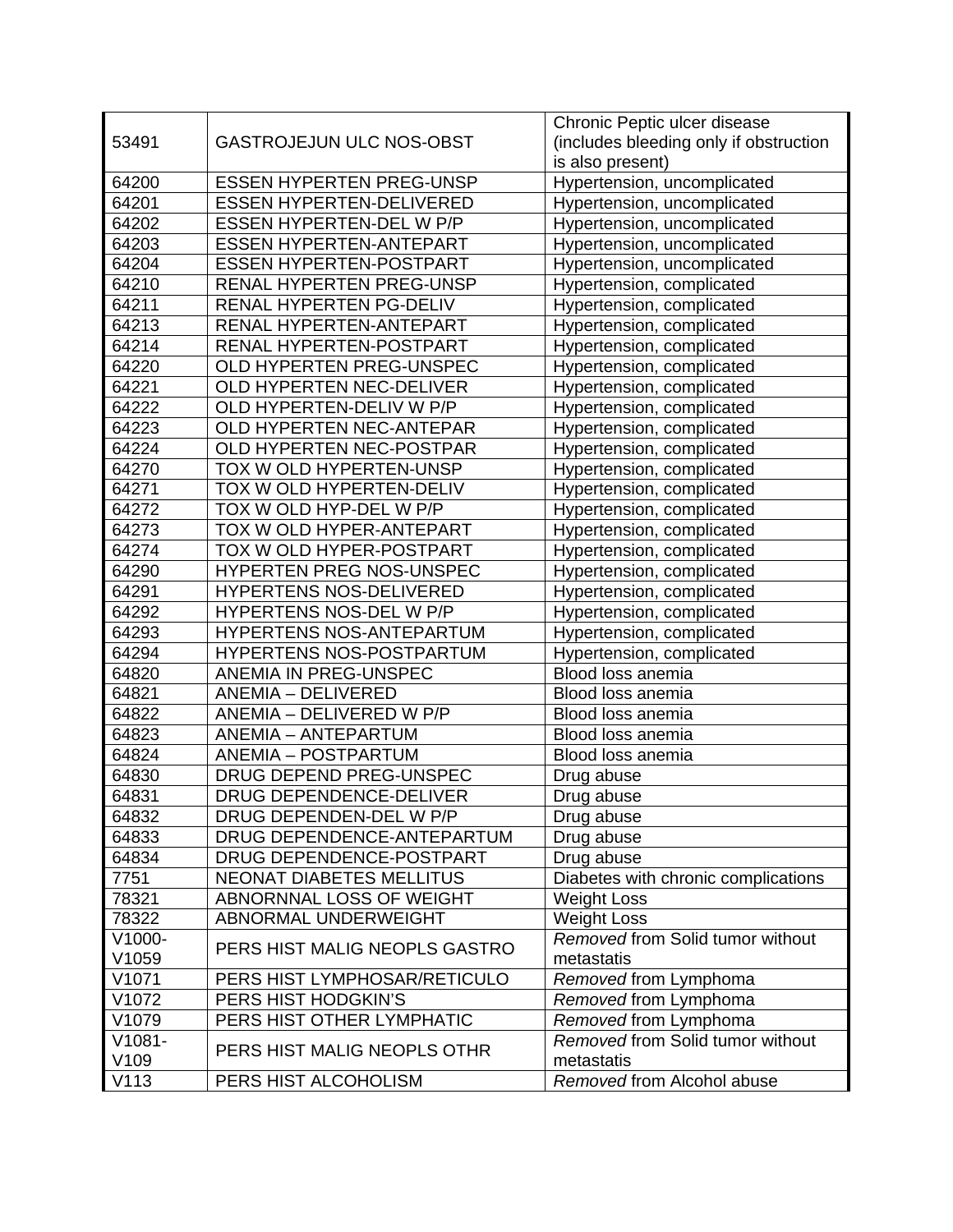| V <sub>1271</sub> | PERS HIST PEPTIC ULCER      | Removed from Chronic Peptic ulcer<br>disease (includes bleeding only if<br>obstruction is also present) |
|-------------------|-----------------------------|---------------------------------------------------------------------------------------------------------|
| V561              | FT/ADJ XTRCORP DIAL CATH    | Renal failure                                                                                           |
| V <sub>562</sub>  | FIT/ADJ PERIT DIAL CATH     | <b>Renal failure</b>                                                                                    |
| V5631             | ENC DIAL ADEQUACY HEMODIAL  | <b>Renal failure</b>                                                                                    |
| V5632             | ENC DIAL ADEQUACY PERI DIAL | <b>Renal failure</b>                                                                                    |

• ICD-9-CM changes designated with an asterisk are new ICD-9-CM codes introduced in FY2004. All other changes are pre-existing codes that have been added to the software.

| DRG Changes to the Comorbidity Software, FY2004 |                                    |                                         |
|-------------------------------------------------|------------------------------------|-----------------------------------------|
| <b>DRG Code</b>                                 | <b>DRG Label</b>                   | <b>Comorbidity Exclusion Assignment</b> |
| 120                                             | OTH CIRCULATORY SYS O.R. PROCS     | <b>Removed from Cardiac Category</b>    |
| 521                                             | ALC/DRUG ABUSE/DEP W CC            | Alcohol and drug abuse                  |
| 522                                             | ALC/DRUG REHAB W/O CC              | Alcohol and drug abuse                  |
| 523                                             | ALC/DRUG ABUSE/DEP W/O CC          | Alcohol and drug abuse                  |
| 539                                             | LYMPH/LEUK MAJ OR PROC W CC        | Leukemia/lymphoma                       |
| 540                                             | LYMPH/LEUK MAJ OR PROC W/O CC      | Leukemia/lymphoma                       |
| 531                                             | SPINAL PROC W CC                   | Nervous system                          |
| 532                                             | SPINAL PROC W/O CC                 | Nervous system                          |
| 533                                             | EXTRACRANIAL PROC W CC             | Nervous system                          |
| 534                                             | EXTRACRANIAL PROC W/O CC           | Nervous system                          |
| 528                                             | <b>INTRACRAN VASC PROC PDX HEM</b> | Nervous system                          |
| 529                                             | VENTRIC SHUNT PROC W CC            | Nervous system                          |
| 530                                             | <b>VENTRIC SHUNT PROC W/O CC</b>   | Nervous system                          |

| <b>Other Changes to Comorbidity Software, FY2004</b> |                                                                                      |  |
|------------------------------------------------------|--------------------------------------------------------------------------------------|--|
| Comorbidity                                          | Description of Change                                                                |  |
| Cardiac<br>arrhythmias                               | This comorbidity was removed for FY2004, Version 2.0.                                |  |
| Coagulopathy                                         | This comorbidity should be dropped when using the AHRQ Patient Safety<br>Indicators. |  |
| Diabetes w/o<br>chronic<br>complications             | In the previous version, this comorbidity was labeled as "Diabetes."                 |  |
| Diabetes w/<br>chronic                               | In the previous version, this comorbidity was labeled as "Diabetes,<br>complicated." |  |